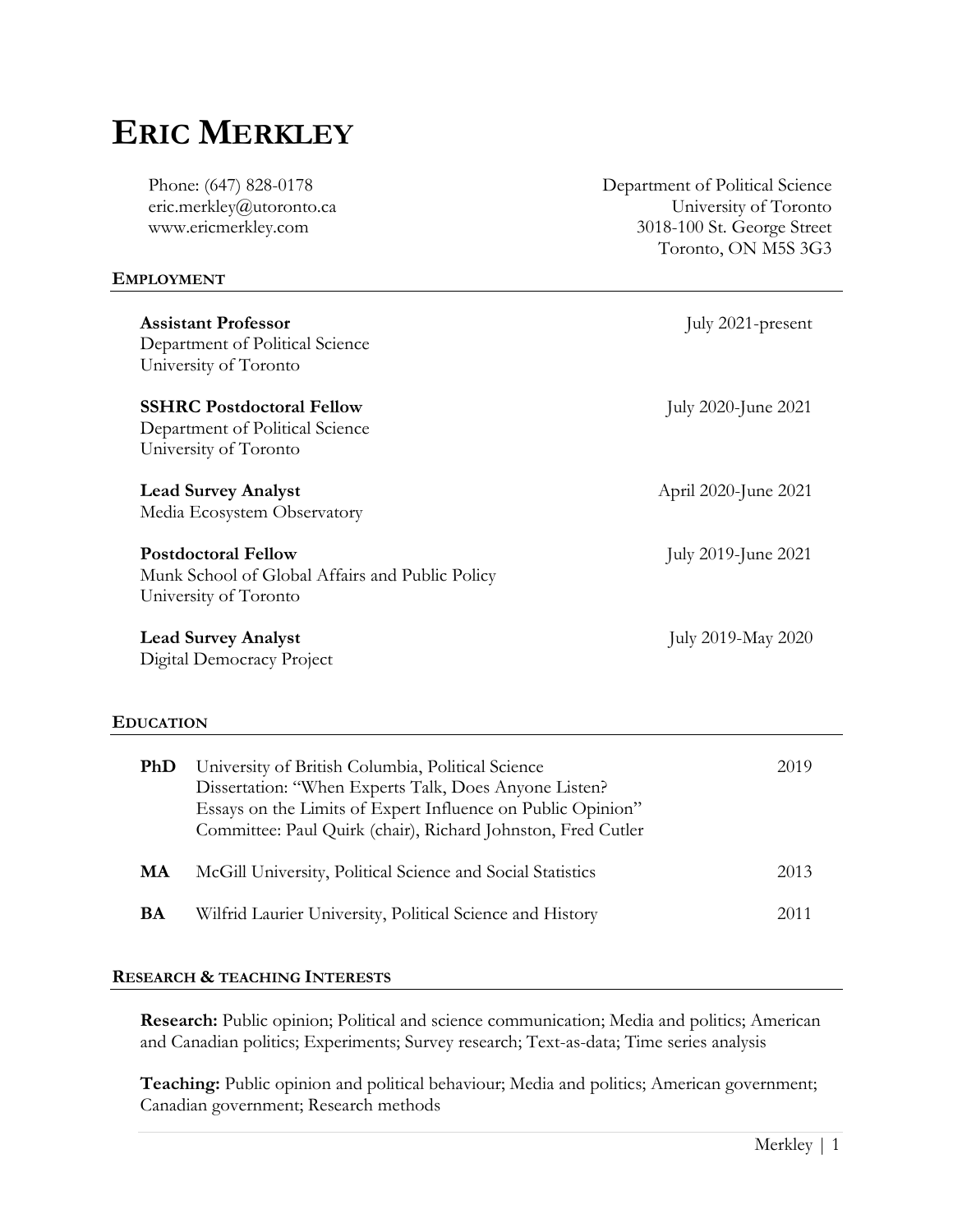## **Refereed Journal Articles**

- 1. Merkley, Eric. Forthcoming. "Polarization Eh? Ideological Divergence and Partisan Sorting in the Canadian Mass Public." *Public Opinion Quarterly.*
- 2. Carey, John M., Tracy Keirns, Peter John Loewen, Eric Merkley, Brendan Nyhan, Joseph B. Phillips, Judy R. Rees, and Jason Reifler. Forthcoming. "Minimal Effects From Injunctive Norm and Contentiousness Treatments on COVID-19 Vaccine Intentions: Evidence from Three Countries." *PNAS Nexus*.
- 3. Merkley, Eric, and Peter John Loewen. 2022. "The Correlates and Dynamics of COVID-19 Vaccine-specific Hesitancy." *Vaccine.* [https://doi.org/10.1016/j.vaccine.2022.02.033.](https://doi.org/10.1016/j.vaccine.2022.02.033)
- 4. Carey, John M., Andrew M. Guess, Peter John Loewen, Eric Merkley, Brendan Nyhan, Joseph B. Phillips, and Jason Reifler. 2022. "The Ephemeral Effects of Factchecks on COVID-19 Misperceptions in the United States, Great Britain, and Canada." *Nature Human Behaviour.* [https://doi.org/10.1038/s41562-021-01278-3.](https://doi.org/10.1038/s41562-021-01278-3)
- 5. Merkley, Eric, Thomas Bergeron, Peter John Loewen, Angelo Elias, and Miriam Lapp. 2022. "Communicating safety precautions can help maintain in-person voter turnout during a pandemic." *Electoral Studies* 75: 102421. [https://doi.org/10.1016/j.electstud.2021.102421.](https://doi.org/10.1016/j.electstud.2021.102421)
- 6. Matejova, Miriam, and Eric Merkley. 2022. "Protest under Uncertainty: Evidence from a Survey Experiment." *Environmental Communication* 16(2): 163-78. [https://doi.org/10.1080/17524032.2021.1974068.](https://doi.org/10.1080/17524032.2021.1974068)
- 7. Amsalem, Eran, Eric Merkley, and Peter John Loewen. 2022. "Does Talking to the Other Side Reduce Inter-Party Hostility? Evidence from Three Studies." *Political Communication* 39(1): 61-78. [https://doi.org/10.1080/10584609.2021.1955056.](https://doi.org/10.1080/10584609.2021.1955056)
- 8. Brankston, Gabrielle, Eric Merkley, David N. Fisman, Ashleigh R. Tuite, Zvonimir Poljak, Peter John Loewen, and Amy Greer. 2021. "Quantifying Contact Patterns in Response to COVID-19 Public Health Measures in Canada." *BMC Public Health* 21. [https://doi.org/10.1186/s12889-021-12080-1.](https://doi.org/10.1186/s12889-021-12080-1)
- 9. Merkley, Eric, and Peter John Loewen. 2021. "Assessment of Communication Strategies for Mitigating COVID-19 Vaccine-Specific Hesitancy in Canada." *JAMA Network Open* 4(9). [https://doi.org/10.1001/jamanetworkopen.2021.26635.](https://doi.org/10.1001/jamanetworkopen.2021.26635)
- 10. Rivard, Alex B., and Eric Merkley. 2021. "What Moooves Opinion? Examining the Correlates and Dynamics of Mass Support for Supply Management." *Canadian Journal of Political Science* 54(3): 674–95. [https://doi.org/10.1017/S0008423921000366.](https://doi.org/10.1017/S0008423921000366)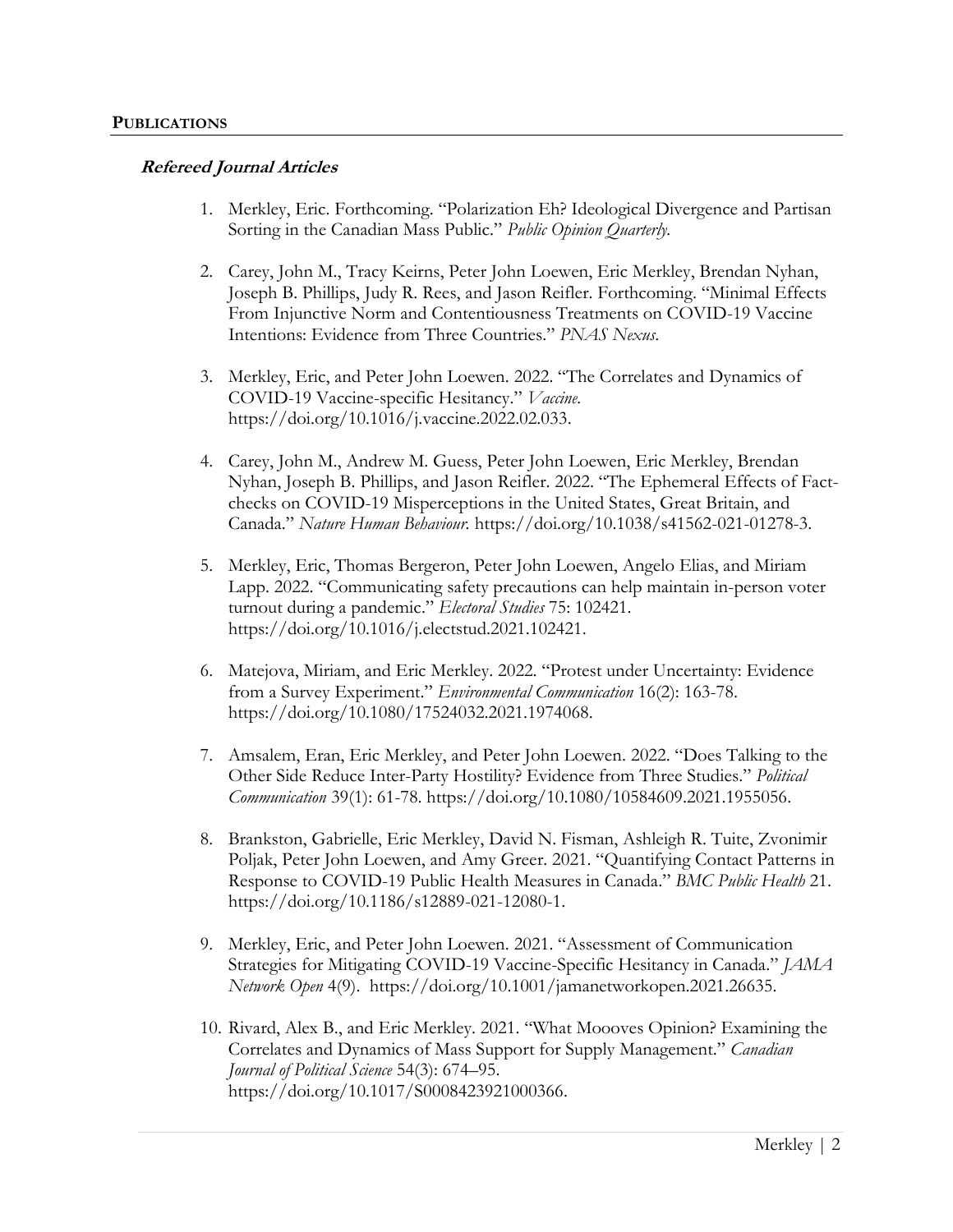- 11. Merkley, Eric. 2021. "Ideological and Partisan Bias in the Canadian Public." *Canadian Journal of Political Science* 54(2): 267-91. [https://doi.org/10.1017/S0008423921000147.](https://doi.org/10.1017/S0008423921000147)
- 12. Merkley, Eric, and Peter John Loewen. 2021. "Anti-intellectualism and the Mass Public's Response to the COVID-19 Pandemic." *Nature Human Behaviour* 5: 706–15. [https://doi.org/10.1038/s41562-021-01112-w.](https://doi.org/10.1038/s41562-021-01112-w)
- 13. Jacobs, Alan, J. Scott Matthews, Timothy Hicks, and Eric Merkley. 2021. "Whose News? Class-Biased Economic Reporting in the United States." *American Political Science Review* 115(3): 1016-33. [https://doi.org/10.1017/S0003055421000137.](https://doi.org/10.1017/S0003055421000137)
- 14. Bridgman, Aengus, Eric Merkley, Peter John Loewen, Taylor Owen, and Derek Ruths. 2021. "All in this Together? Preregistered Report on Evaluations of Deservingness of Government Aid during the COVID-19 Pandemic." *Journal of Experimental Political Science*. Online Access. [https://doi.org/10.1017/XPS.2021.10.](https://doi.org/10.1017/XPS.2021.10)
- 15. Bridgman, Aengus, Eric Merkley, Peter John Loewen, Taylor Owen, Derek Ruths, and Oleg Zhilin. 2021. "Infodemic Pathways: Evaluating the Role that Traditional and Social Media Play in Cross-National Information Transfer." *Frontiers in Political Science* 3. [https://doi.org/10.3389/fpos.2021.648646.](https://doi.org/10.3389/fpos.2021.648646)
- 16. Brankston, Gabrielle, Eric Merkley, David N. Fisman, Ashleigh R. Tuite, Zvonimir Poljak, Peter John Loewen, and Amy Greer. 2021. "Sociodemographic Disparities in Knowledge, Practices, and Ability to Comply with COVID-19 Public Health Measures in Canada." *Canadian Journal of Public Health* 112: 363-75. [https://doi.org/10.17269/s41997-021-00501-y.](https://doi.org/10.17269/s41997-021-00501-y)
- 17. Merkley, Eric, and Dominik A. Stecula. 2021. "Party Cues in the News: Democratic Elites, Republican Backlash, and the Dynamics of Climate Skepticism." *British Journal of Political Science* 51(4): 1439-56. [https://doi.org/10.1017/S0007123420000113.](https://doi.org/10.1017/S0007123420000113)
- 18. Merkley, Eric, Aengus Bridgman, Peter John Loewen, Taylor Owen, Derek Ruths, and Oleg Zhilin. 2020. "A Rare Moment of Cross-Partisan Consensus: Elite and Public Response to the COVID-19 Pandemic in Canada." *Canadian Journal of Political Science* 53(2): 311-8. [https://doi.org/10.1017/S0008423920000311.](https://doi.org/10.1017/S0008423920000311)
- 19. Merkley, Eric. 2020. "Are Experts (News)Worthy? Balance, Conflict, and Mass Media Coverage of Expert Consensus." *Political Communication* 37(4): 530-49. [https://doi.org/10.1080/10584609.2020.1713269.](https://doi.org/10.1080/10584609.2020.1713269)

**Winner:** Paul A. Sabatier Award for best paper on science, technology, and environmental politics presented at the 2019 meeting of the American Political Science Association.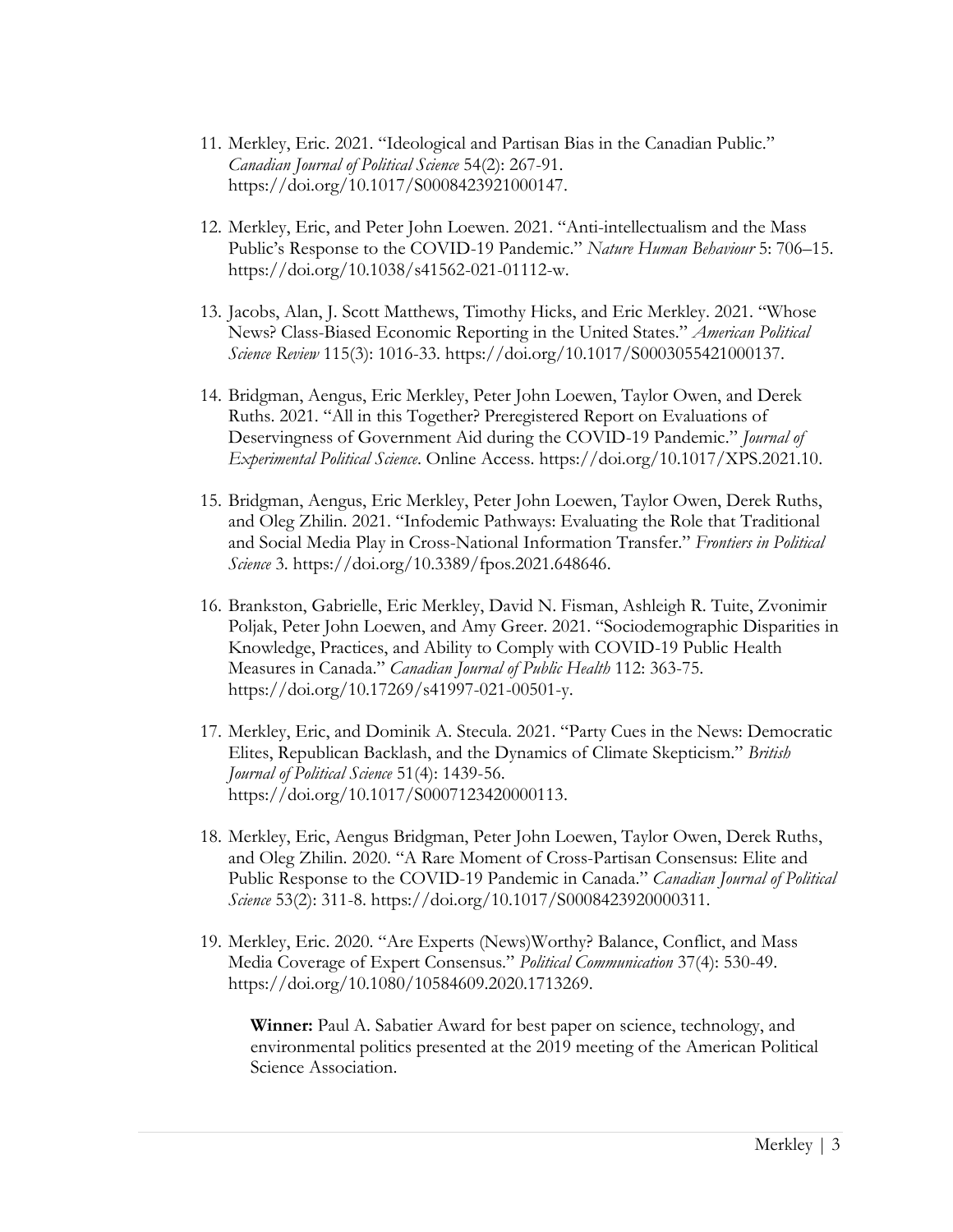- 20. Merkley, Eric. 2020. "Anti-intellectualism, Populism, and Motivated Resistance to Expert Consensus." *Public Opinion Quarterly* 84(1): 24-48. [https://doi.org/10.1093/poq/nfz053.](https://doi.org/10.1093/poq/nfz053)
- 21. Bridgman, Aengus, Eric Merkley, Peter John Loewen, Taylor Owen, Derek Ruths, Lisa Teichmann, and Oleg Zhilin. 2020. "The Causes and Consequences of COVID-19 Misperceptions: Understanding the Role of News and Social Media." *The Harvard Kennedy School (HKS) Misinformation Review*. [https://doi.org/10.37016/mr-2020-028.](https://doi.org/10.37016/mr-2020-028)
- 22. Merkley, Eric, and Andrew Owen. 2020. "Back to the Future: Democratic Responsiveness and the Estimation of Future Public Opinion." *International Journal of Public Opinion Research* 32(2): 203-22. [https://doi.org/10.1093/ijpor/edz023.](https://doi.org/10.1093/ijpor/edz023)
- 23. Merkley, Eric. 2020. "Learning from Divided Parties? Legislator Dissent as a Cue for Opinion Formation." *Parliamentary Affairs* 73(2): 342-62. [https://doi.org/10.1093/pa/gsy051.](https://doi.org/10.1093/pa/gsy051)
- 24. Merkley, Eric, Fred Cutler, Paul J. Quirk, and Benjamin Nyblade. 2019. "Having their Say: Authority, Voice, and Satisfaction with Democracy." *Journal of Politics* 81(3): 848-61. [https://doi.org/10.1086/702947.](https://doi.org/10.1086/702947)
- 25. Merkley, Eric. 2019. "Partisan Bias in Economic News Content: New Evidence." *American Politics Research* 47(6): 1303-23. [https://doi.org/10.1177%2F1532673X18821954.](https://doi.org/10.1177%2F1532673X18821954)
- 26. Stecula, Dominik A., and Eric Merkley. 2019. "Framing Climate Change: Economics, Ideology, and Uncertainty in American News Media Content from 1988 to 2014." *Frontiers in Communication*. [https://doi.org/10.3389/fcomm.2019.00006.](https://doi.org/10.3389/fcomm.2019.00006)
- 27. Merkley, Eric, and Dominik A. Stecula. 2018. "Party Elites or Manufactured Doubt? The Informational Context of Climate Change Polarization." *Science Communication* 40(2): 258-74. [https://doi.org/10.1177%2F1075547018760334.](https://doi.org/10.1177%2F1075547018760334)

# **Book Reviews**

28. Merkley, Eric. 2021. "Lost on Division: Party Unity in the Canadian Parliament by Jean-François Godbout." *Perspectives on Politics* 19(3): 1021-2. [https://doi.org/10.1017/S1537592721001560.](https://doi.org/10.1017/S1537592721001560)

# **Under Review**

"Do Politicians and Citizens Agree on How to Combat COVID-19? Evidence from Three Studies," with John McAndrews, Jack Lucas, Daniel Rubenson, and Peter John Loewen.

"Pandemic Fatigue or Enduring Precautionary Behaviours? Canadians' Long-term Response to COVID-19 Public Health Measures," with Gabrielle Brankston, Peter John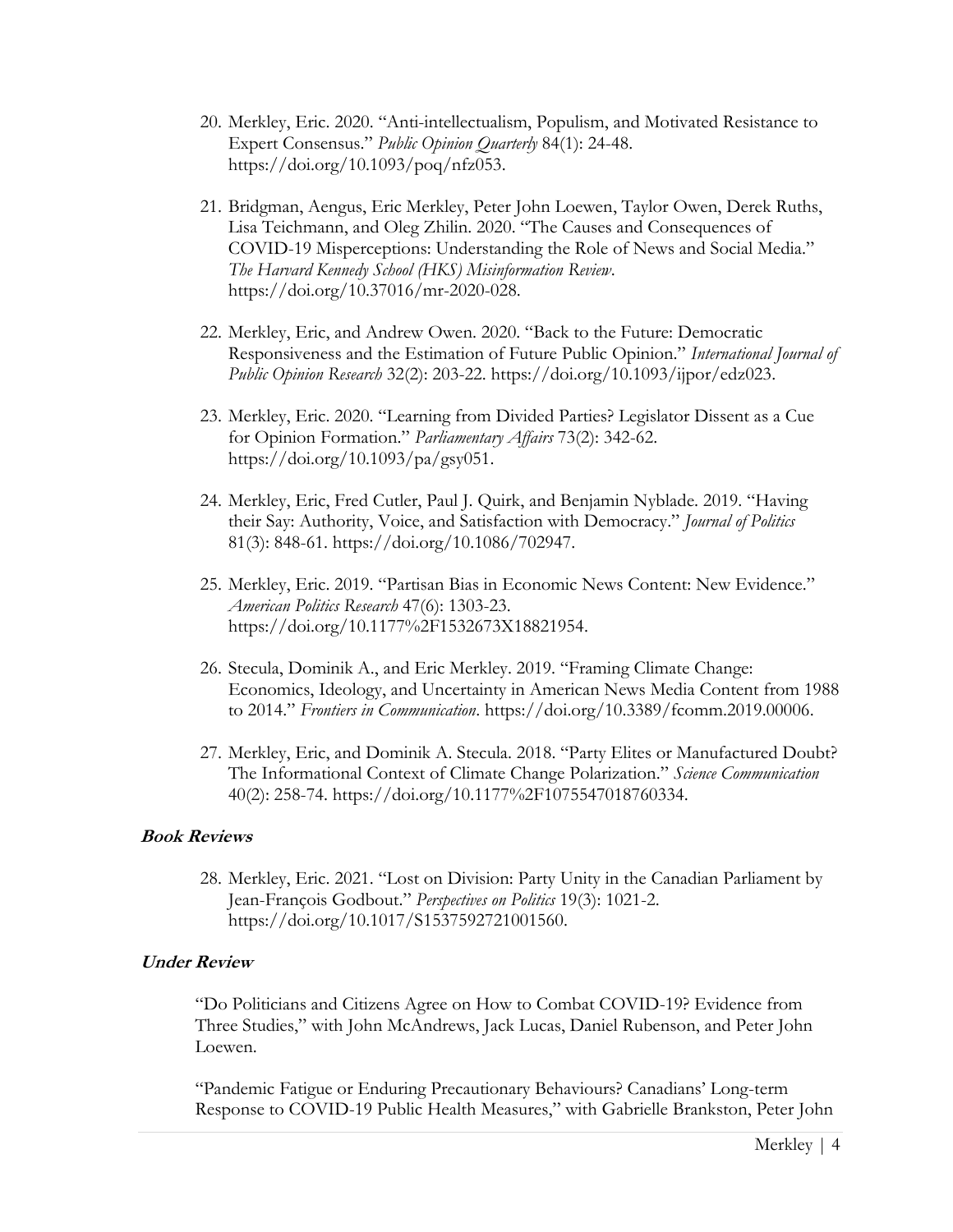Loewen, Brent P. Avery, Carolee A. Carson, Brendan P. Dougherty, David N. Fisman, Ashleigh R. Tuite, Zvonimir Poljak, Amy L. Greer.

# **Works in Progress**

"Social Distancing as a Public Goods Dilemma: High Economic Cost Reduces Voluntary Compliance," with Peter John Loewen.

"The Social Dimension of Mass Polarization in Canada."

Book Manuscript: "Polarization eh? The Causes and Consequences of Partisan Animus in Canada."

# **Conference Papers**

American Political Science Association: 2013, 2015, 2016, 2017, 2019

APSA Political Communication Pre-Conference: 2019

Canadian Political Science Association: 2016, 2017, 2018, 2019, 2020, 2021

Western Political Science Association: 2019

Pacific Northwest Political Science Association: 2016

International Communication Association: 2021

# **HONORS AND DISTINCTIONS**

| PCH-SSHRC Initiative for Digital Citizen Research Award (\$10,000)                        | 2020         |
|-------------------------------------------------------------------------------------------|--------------|
| Paul A. Sabatier Best Conference Paper Award - APSA STEP Section                          | 2020         |
| C-Dem's Canadian Election Study Researcher Award – Faculty/Researcher Stream              | 2020         |
| SSHRC Postdoctoral Fellowship (\$90,000; Rank: 1/93)                                      | 2020         |
| CAGS Distinguished Dissertation Award – Department Nominee<br>Dissertation Research Award | 2020<br>2018 |
| Faculty of Arts Graduate Award                                                            | 2017         |
| Joseph Armand Bombardier Canada Graduate Scholarship (\$105,000)                          | 2015         |
| Vanier Canada Graduate Scholarship – University Nominee (\$150,000)                       | 2015         |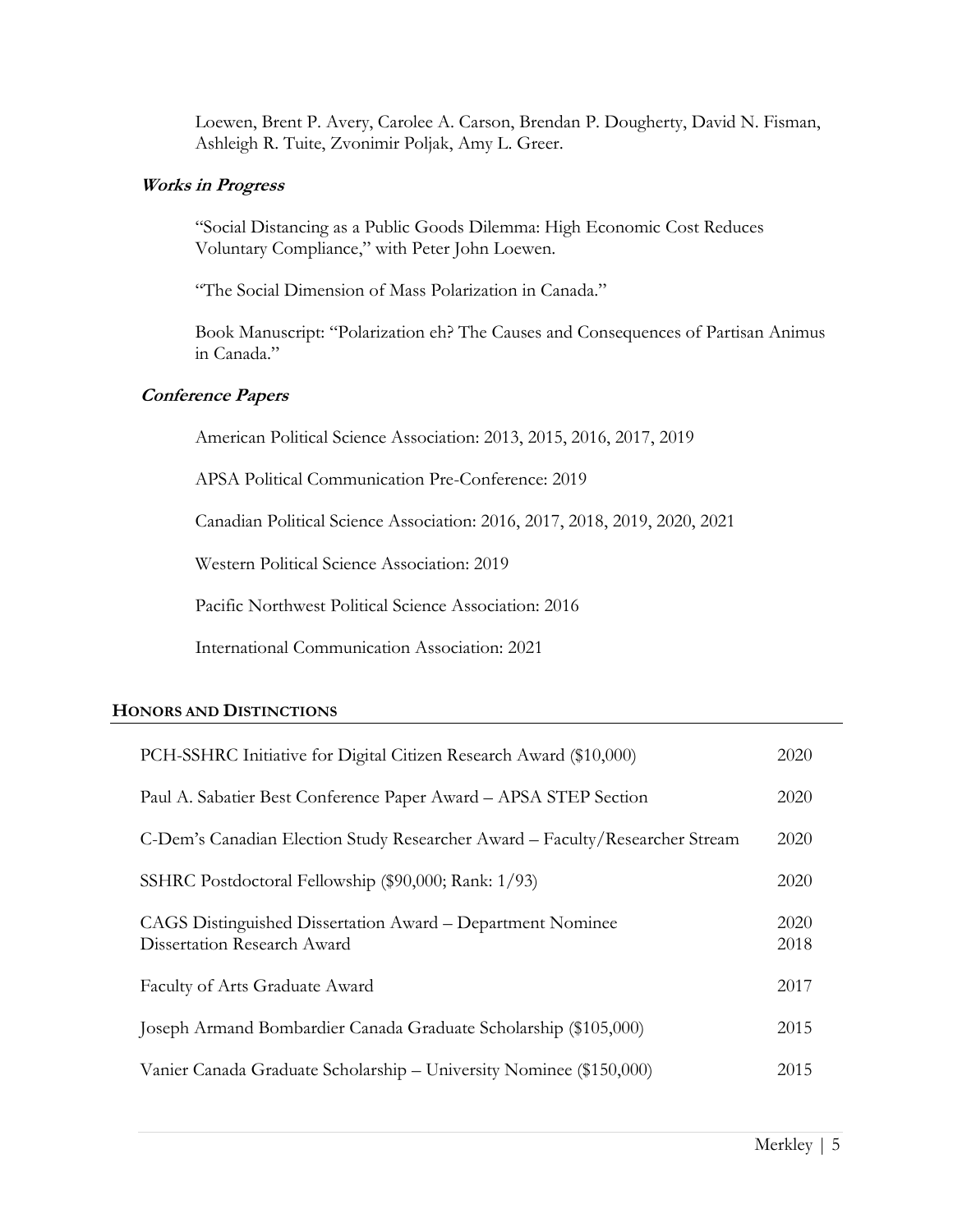| UBC Four Year Fellowship (\$72,000)                            | 2013 |
|----------------------------------------------------------------|------|
| Sandra Rotman Prize for Excellence in Public Policy Innovation | 2013 |

# **TEACHING EXPERIENCE**

| Public Opinion and Voting (POL382, University of Toronto)                |      |
|--------------------------------------------------------------------------|------|
| Media & Politics (POL410/2391, University of Toronto)                    | 2021 |
| Canadian Government (POL214, University of Toronto)                      | 2021 |
| Government and Politics of the United States of America (POLI 320A, UBC) | 2019 |
| Introduction to Scientific Political Analysis (POLI 110, UBC)            | 2018 |

### **ADDITIONAL TRAINING**

| Essex Summer School in Social Science Data Analysis<br>University of Essex, Colchester, United Kingdom<br>Course: Quantitative Text Analysis<br><b>Instructor:</b> Nicole Baerg | 2018 |
|---------------------------------------------------------------------------------------------------------------------------------------------------------------------------------|------|
| <b>Simon Fraser University, Vancouver, Canada</b><br>Course: Introduction to Time Series Analysis<br>Instructor: Mark Pickup                                                    | 2015 |
| <b>European Consortium for Political Science Research Summer School</b><br>University of Ljubljana, Ljubljana, Slovenia<br>Course: Game Theory<br>Instructor: David Hugh-Jones  | 2013 |

### **PRESENTATIONS AND INVITED LECTURES**

"Media Bias in the United States." Department of Political Science, Colorado State University, April 2022.

"American Polarization in a Comparative Perspective." Department of Political Science, Colorado State University, March 2022.

"Polarization Eh? Measuring Mass Polarization in Canada." Department of Political Science, University of Toronto, February 2022.

"Polarization Eh? Measuring Mass Polarization in Canada." Universität Hamburg, January 2022.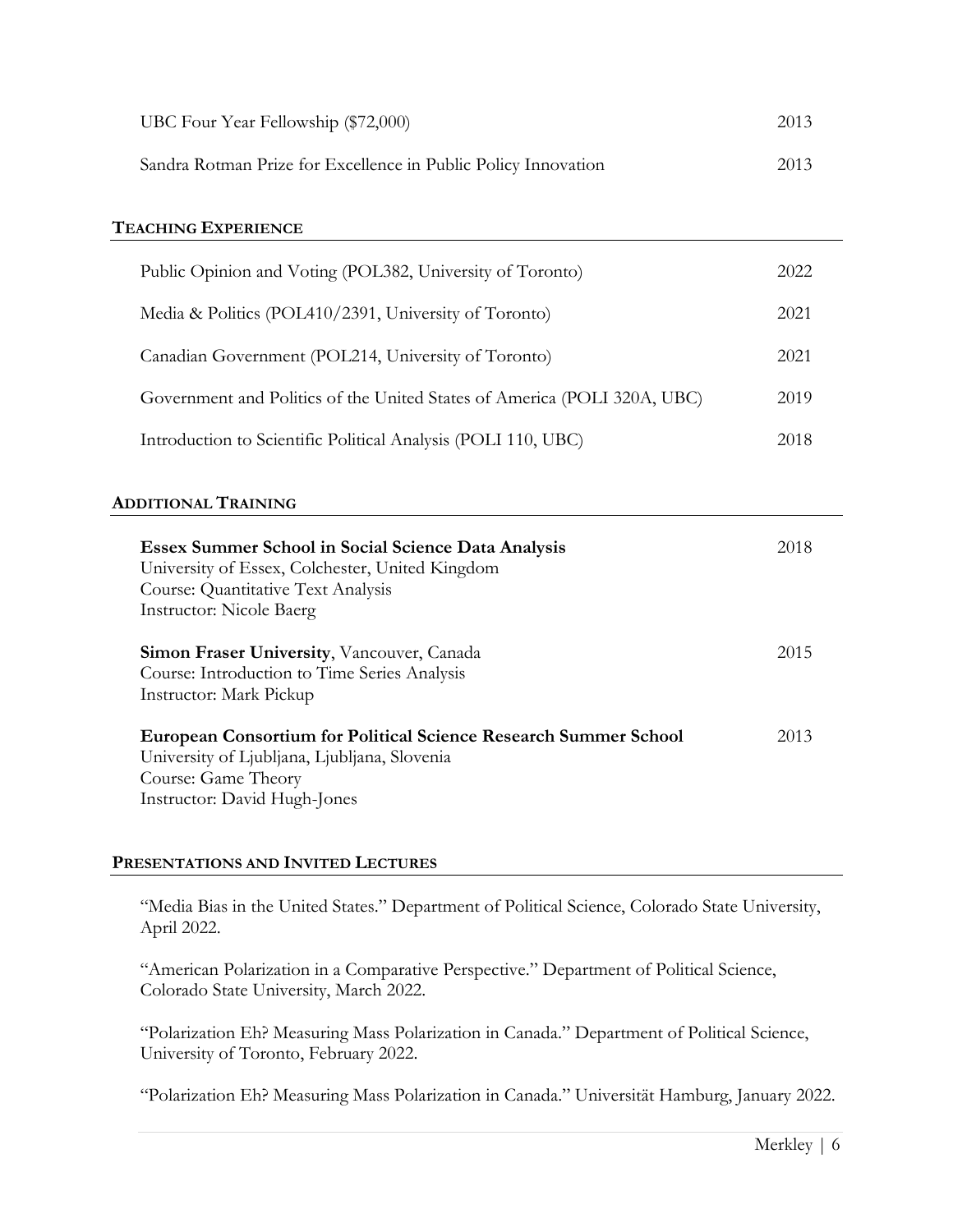"Anti-intellectualism in Canadian Life." Spring 2021 Association of Research Libraries Meeting, April 2021.

"Understanding Political Polarization." Institute for Liberal Studies, November 2020.

"Experts in the News: The Challenges of Communicating Consensus in the Mass Media." POL 380 Media & Politics at Colorado State University, November 2020.

"Experts and the Public." COMM 7260 Science and Risk Communication at the University of Utah, September 2020.

"When Experts Talk, Does Anyone Listen? The Limits of Expert Influence on Public Opinion." UBC School of Public Policy and Global Affairs, April 2019.

"Party Cues in the News: Elite Opinion Leadership and American Attitudes towards Climate Change," with Dominik Stecula. Michigan Symposium Series on Media & Politics, Environmental Advocacy in Polarized World, Ann Arbor, MI, March 2019.

"Turning of the Tide: The 2018 American Midterm Elections and Beyond." UBC Continuing Studies, November and December 2018.

"Overcoming Political Bias." *TEDxECUAD*, Emily Carr University, March 2017.

"Coming to Grips with Political Bias." BC Humanist Association, September 2017.

"What about Canada? Canadian Media and Politics: Theory and Applications." POLI 333B, University of British Columbia, June 2017.

"Anatomy of a Dumpster Fire: The 2016 American Election and Beyond." UBC Continuing Studies, November 2016.

"The Dynamics of Polarization. How the Media and Party Elites Facilitated the Growth of Climate Skepticism," with Dominik Stecula. UBC Journal of Politics, April 2016.

# **SELECTED NON-ACADEMIC PUBLICATIONS**

"The Paranoid Style in Canadian Politics." *Foreign Affairs*, February 2022. [Link.](https://www.foreignaffairs.com/articles/canada/2022-02-16/paranoid-style-canadian-politics)

"Science and Health Misinformation in the Digital Age: How Does It Spread? Who is Vulnerable? How Do We Fight It?" *Public Policy Forum*, July 2021 (with Peter John Loewen). [Link.](https://ppforum.ca/publications/science-and-health-misinformation-in-the-digital-age/)

"Canadian attitudes towards voting during the COVID-19 pandemic – Wave 5." *Elections Canada*, May 2021 (with Peter John Loewen). [Link.](https://www.elections.ca/content.aspx?section=med&dir=cor/cat5&document=index&lang=e)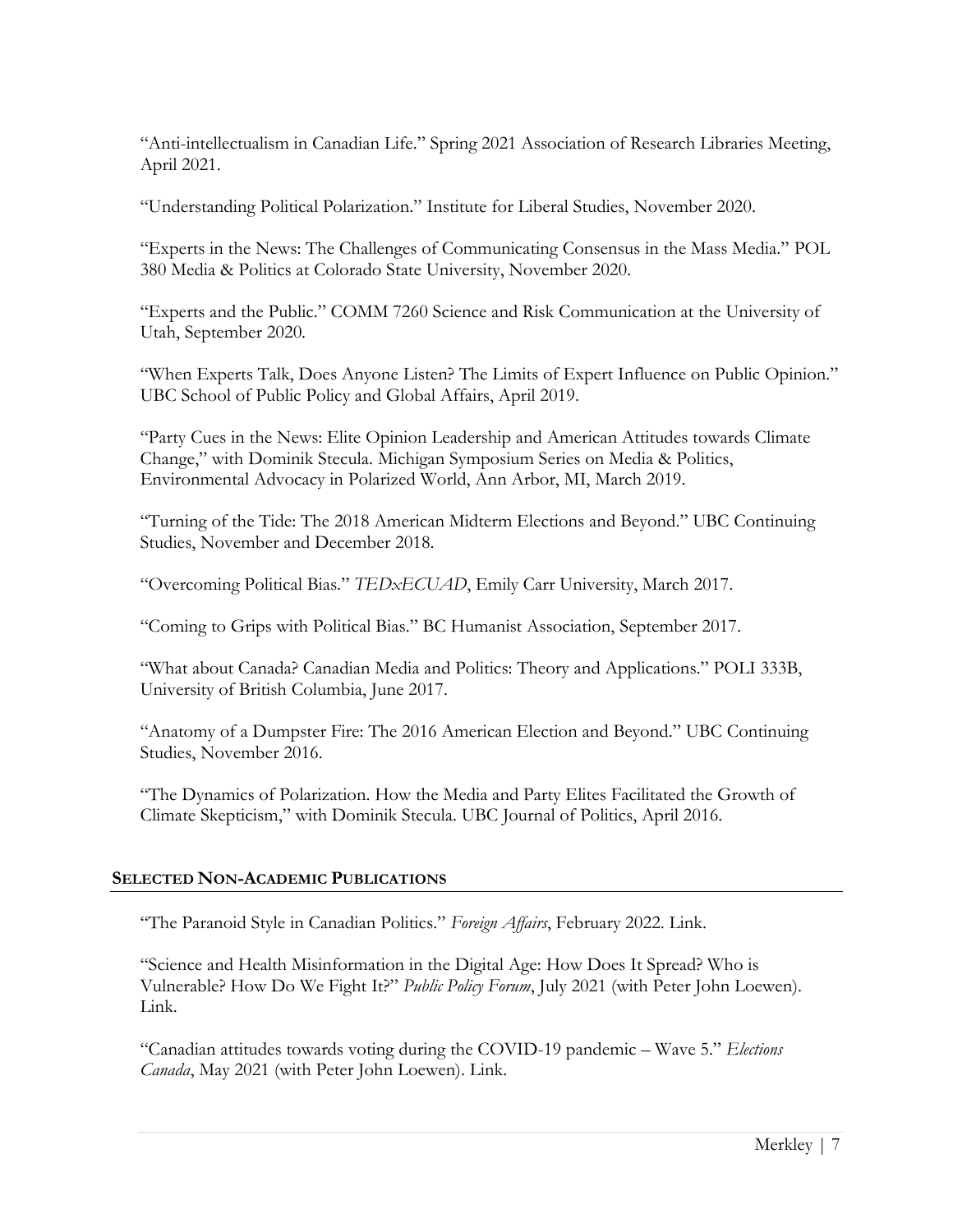"Anti-intellectualism and the COVID-19 Pandemic." Nature Portfolio, Behavioural and Social Sciences. Behind the Paper, April 2021. [Link.](https://socialsciences.nature.com/posts/anti-intellectualism-and-the-covid-19-pandemic)

"Unbalanced: How Liberal Elites Have Cued Climate Polarization." *Breakthrough Institute*, March 2021 (with Dominik Stecula). [Link.](https://thebreakthrough.org/journal/no-13-winter-2021/unbalanced)

"Canadian attitudes towards voting during the COVID-19 pandemic – Wave 4." *Elections Canada*, January 2021 (with Peter John Loewen). [Link.](https://www.elections.ca/content.aspx?section=med&dir=cor/cat4&document=index&lang=e)

"Understanding Vaccine Hesitancy in Canada: Attitudes, Beliefs, and the Information Ecosystem." *Media Ecosystem Observatory Research Report*, December 2020 (with Taylor Owen, Peter John Loewen, Derek Ruths, Aengus Bridgman, Haji Mohammad Saleem, and Oleg Zhilin). [Link.](https://www.mcgill.ca/maxbellschool/files/maxbellschool/meo_vaccine_hesistancy_1.pdf)

"Canadian attitudes towards voting during the COVID-19 pandemic – Wave 3." *Elections Canada*, October 2020 (with Peter John Loewen). [Link.](https://www.elections.ca/content.aspx?section=med&dir=cor/cat3&document=index&lang=e)

"Canadian attitudes towards voting during the COVID-19 pandemic – Wave 2." *Elections Canada*, August 2020 (with Peter John Loewen). [Link.](https://www.elections.ca/content.aspx?section=med&dir=cor/cat2&document=index&lang=e)

"Canadian attitudes towards voting during the COVID-19 pandemic – Wave 1." *Elections Canada*, June 2020 (with Peter John Loewen). [Link.](https://www.elections.ca/content.aspx?section=med&dir=cor/cat&document=index&lang=e)

"Lessons in Resilience: Canada's Digital Media Ecosystem and the 2019 Election." *Digital Democracy Project Research Report*, May 2020 (with Taylor Owen, Peter John Loewen, Derek Ruths, Aengus Bridgman, Robert Gorwa, Stephanie MacLellan, Oleg Zhilin). [Link.](https://ppforum.ca/articles/lessons-in-resilience-canadas-digital-media-ecosystem-and-the-2019-election/)

"On the Issue of Trust, One Size Does Not Fit All." Munk School of Global Affairs and Public Policy Essays, April 2020. [Link.](https://munkschool.exposure.co/on-the-issue-of-trust-one-size-does-not-fit-all)

"[Many Americans Deeply Distrust Experts.](https://ericmerkley.com/2020/03/19/even-with-the-coronavirus-some-americans-deeply-distrust-the-experts-will-they-take-precautions/) So Will They Ignore Warnings about the [Coronavirus?](https://ericmerkley.com/2020/03/19/even-with-the-coronavirus-some-americans-deeply-distrust-the-experts-will-they-take-precautions/)" *Washington Post: The Monkey Cage*, March 2020. [Link.](https://www.washingtonpost.com/politics/2020/03/19/even-with-coronavirus-some-americans-deeply-distrust-experts-will-they-take-precautions/)

"The Partisan Playground." *Digital Democracy Project Research Memo #7*, October 2019 (with Taylor Owen, Peter John Loewen, Derek Ruths, Aengus Bridgman, Robert Gorwa, Meghan Keenan, Stephanie MacLellan, Andrew Potter, Beata Skazinetsky, Oleg Zhilin). [Link.](https://ppforum.ca/articles/ddp-research-memo-7/)

"Political Advertising on Facebook." *Digital Democracy Project Research Memo #6*, October 2019 (with Taylor Owen, Peter John Loewen, Derek Ruths, Aengus Bridgman, Robert Gorwa, Meghan Keenan, Stephanie MacLellan, Andrew Potter, Beata Skazinetsky, Oleg Zhilin). [Link.](https://ppforum.ca/articles/ddp-research-memo-6/)

"Fact-Checking, Blackface, and the Media." *Digital Democracy Project Research Memo #5*, October 2019 (with Taylor Owen, Peter John Loewen, Derek Ruths, Aengus Bridgman, Robert Gorwa, Meghan Keenan, Stephanie MacLellan, Andrew Potter, Beata Skazinetsky, Oleg Zhilin). [Link.](https://ppforum.ca/articles/ddp-research-memo-5/)

"Talking Past Each Other on Immigration." *Digital Democracy Project Research Memo #4*, September 2019 (with Taylor Owen, Peter John Loewen, Derek Ruths, Aengus Bridgman,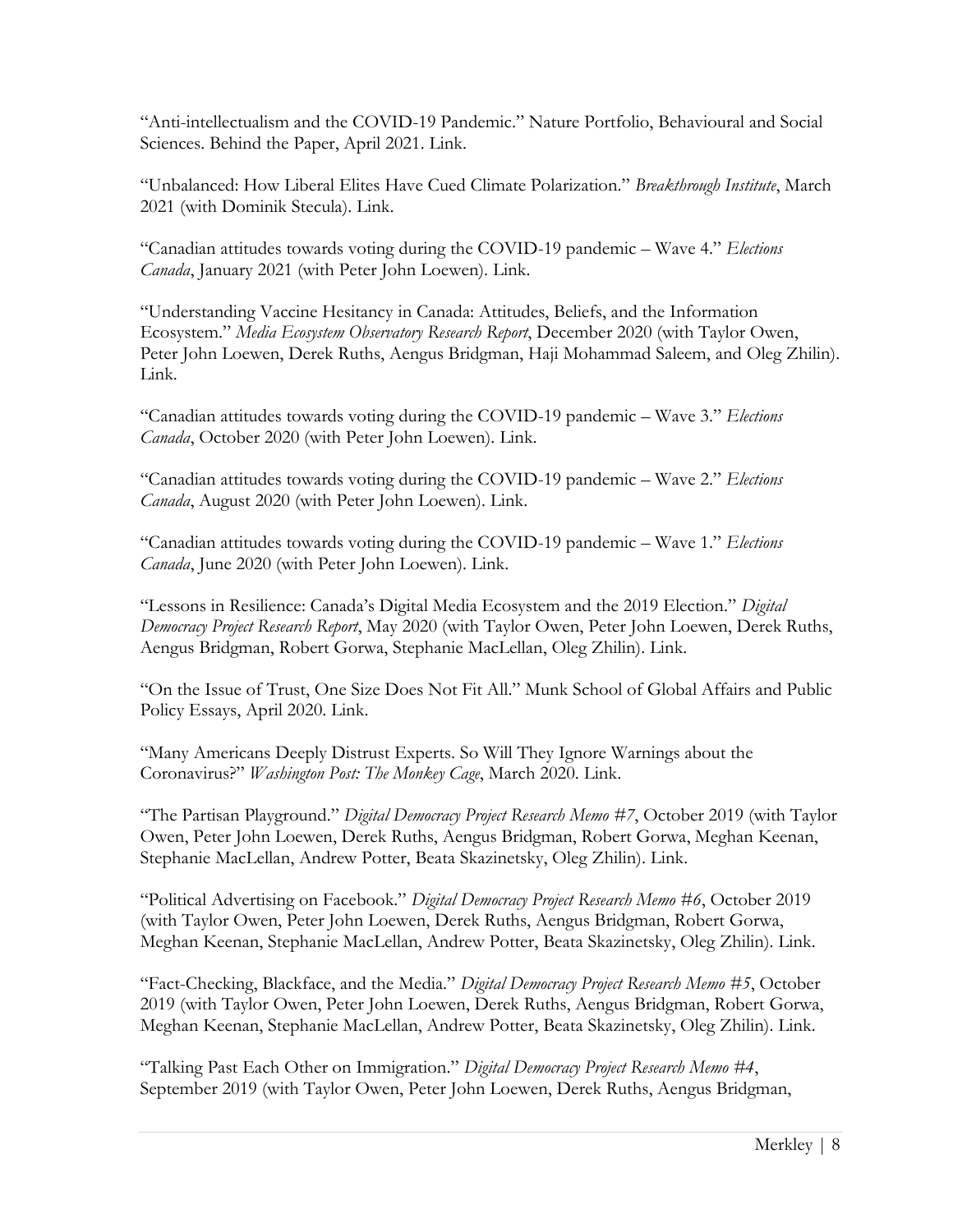Robert Gorwa, Meghan Keenan, Stephanie MacLellan, Andrew Potter, Beata Skazinetsky, Oleg Zhilin). [Link.](https://ppforum.ca/articles/ddp-research-memo-4/)

"Polarization and its Discontents." *Digital Democracy Project Research Memo #3*, September 2019 (with Taylor Owen, Peter John Loewen, Derek Ruths, Aengus Bridgman, Robert Gorwa, Meghan Keenan, Stephanie MacLellan, Andrew Potter, Beata Skazinetsky, Oleg Zhilin). [Link.](https://ppforum.ca/articles/ddp-research-memo-3/)

"The Climate Change Conundrum." *Digital Democracy Project Research Memo #2*, August 2019 (with Taylor Owen, Peter John Loewen, Derek Ruths, Aengus Bridgman, Robert Gorwa, Meghan Keenan, Stephanie MacLellan, Andrew Potter, Beata Skazinetsky, Oleg Zhilin). [Link.](https://ppforum.ca/articles/ddp-research-memo-2/)

"Media, Knowledge, and Misinformation." *Digital Democracy Project Research Memo #1*, August 2019 (with Taylor Owen, Peter John Loewen, Derek Ruths, Aengus Bridgman, Robert Gorwa, Meghan Keenan, Stephanie MacLellan, Andrew Potter, Beata Skazinetsky, Oleg Zhilin). [Link.](https://ppforum.ca/articles/ddp-research-memo-1/)

"The American Mainstream News Media May Be More Biased Than We Think." *London School of Economics' USAPP – American Politics and Policy Blog*, February 2019. [Link.](https://blogs.lse.ac.uk/usappblog/2019/02/08/the-american-mainstream-news-media-may-be-more-biased-than-we-think/)

"Are There Any Benefits to Divided Parliamentary Parties?" *Democratic Audit*, February 2019. [Link.](https://blogs.lse.ac.uk/politicsandpolicy/divided-parliamentary-parties/)

"An Inconvenient Truth about 'An Inconvenient Truth.'" *The Conversation*. Reprinted in *Newsweek*, *RealClearScience*, *Salon.com, Newsweek,* and the *National Post*, August 2017 (with Dominik Stecula). [Link.](https://theconversation.com/an-inconvenient-truth-about-an-inconvenient-truth-81799)

"Here's How Canadian News Media Created a 'Trump of the North.'" *Washington Post: The Monkey Cage,* December 2016. [Link.](https://www.washingtonpost.com/news/monkey-cage/wp/2016/12/14/heres-how-canadian-news-media-created-a-trump-of-the-north/)

"You can Blame CNN (and the News Media) If Childhood Vaccinations Go Down." *Washington Post: Monkey Cage,* September 2015 (with Dominik Stecula). [Link.](https://www.washingtonpost.com/news/monkey-cage/wp/2015/09/18/you-can-blame-cnn-and-the-news-media-if-childhood-vaccinations-go-down/)

# **SERVICE**

**Journal Reviewer:** Science Advances; American Journal of Political Science; American Political Science Review; Proceedings of the National Academy of Sciences; Nature: Scientific Reports; Journal of Politics; British Journal of Political Science; European Journal of Political Research; Perspectives on Politics; Public Opinion Quarterly; Political Communication; International Journal of Press/Politics; Journal of Experimental Political Science; Environmental Politics; International Journal of Public Opinion Research; Political Research Quarterly; Electoral Studies; Science Communication; Public Understanding of Science; Canadian Journal of Political Science; Social Science Quarterly; SAGE Open; Italian Political Science Review; PLOS One; Sociological Perspectives; Contemporary Politics; Journal of Law and Courts; Journalism; Journalism Studies; Journal of Comparative Politics; Harvard Kennedy School Misinformation Review; JAMA Network Open; Health Reports; American Journal of Preventative Medicine; Frontiers in Public Health; Political Research Exchange; Territory, Politics, Governance